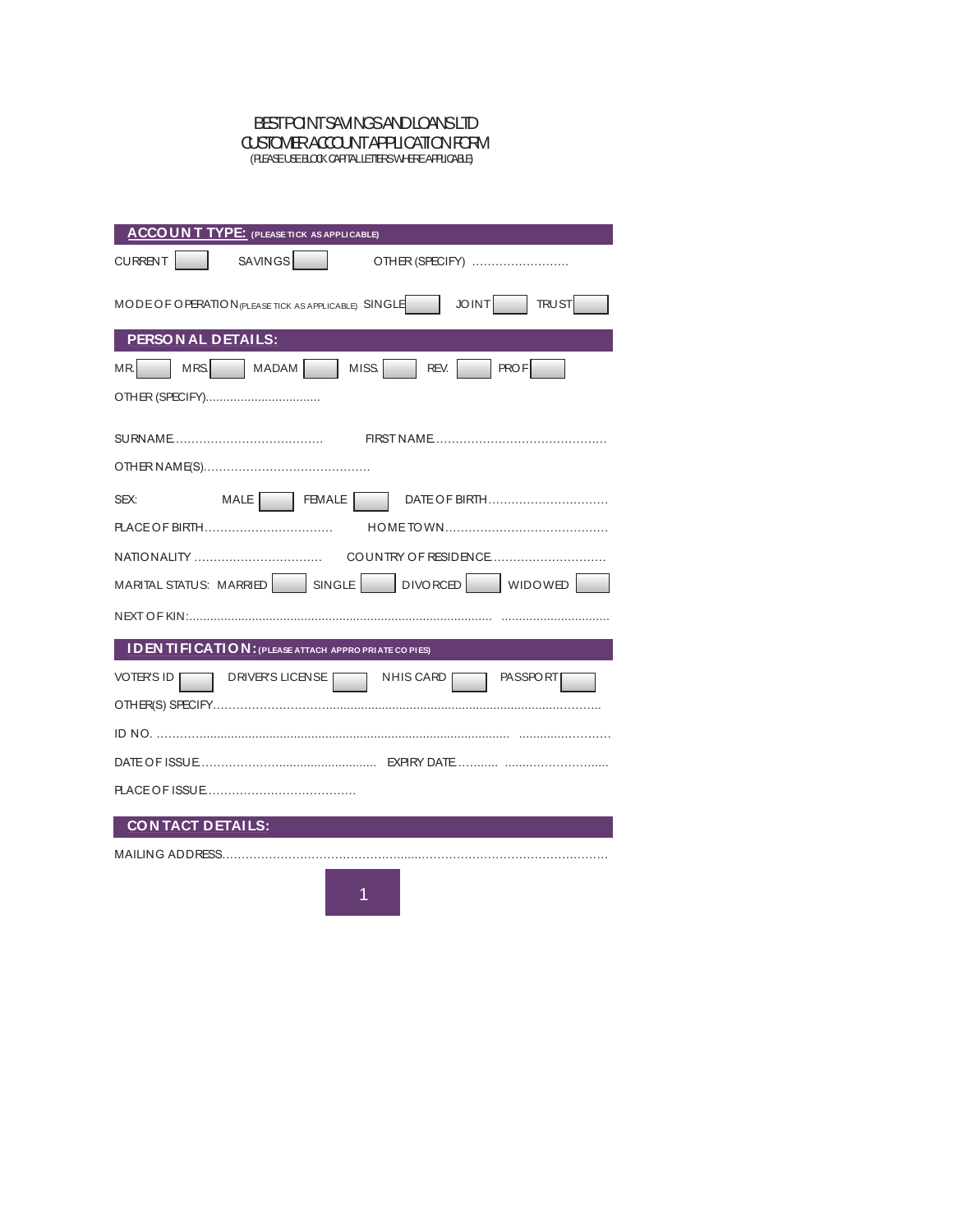| TYPE:                                                                 |
|-----------------------------------------------------------------------|
| SELFOWNED FAMILY PROPERTY<br><b>RENTED</b>                            |
| COMPANY PROPERTY                                                      |
| CON TACTS/ TELEPHONES:                                                |
|                                                                       |
|                                                                       |
|                                                                       |
|                                                                       |
| <b>EM PLO YM EN T DETAILS:</b>                                        |
|                                                                       |
|                                                                       |
|                                                                       |
|                                                                       |
|                                                                       |
|                                                                       |
|                                                                       |
|                                                                       |
|                                                                       |
| EM PLOYER TYPE: SELF-EMPLOYED<br><b>GOVERNMENT</b>                    |
| <b>MULTINATIONAL</b><br>PRIVATE LOCAL<br>UNEMPLOYED<br><b>STUDENT</b> |
|                                                                       |
|                                                                       |
|                                                                       |
| $\overline{2}$                                                        |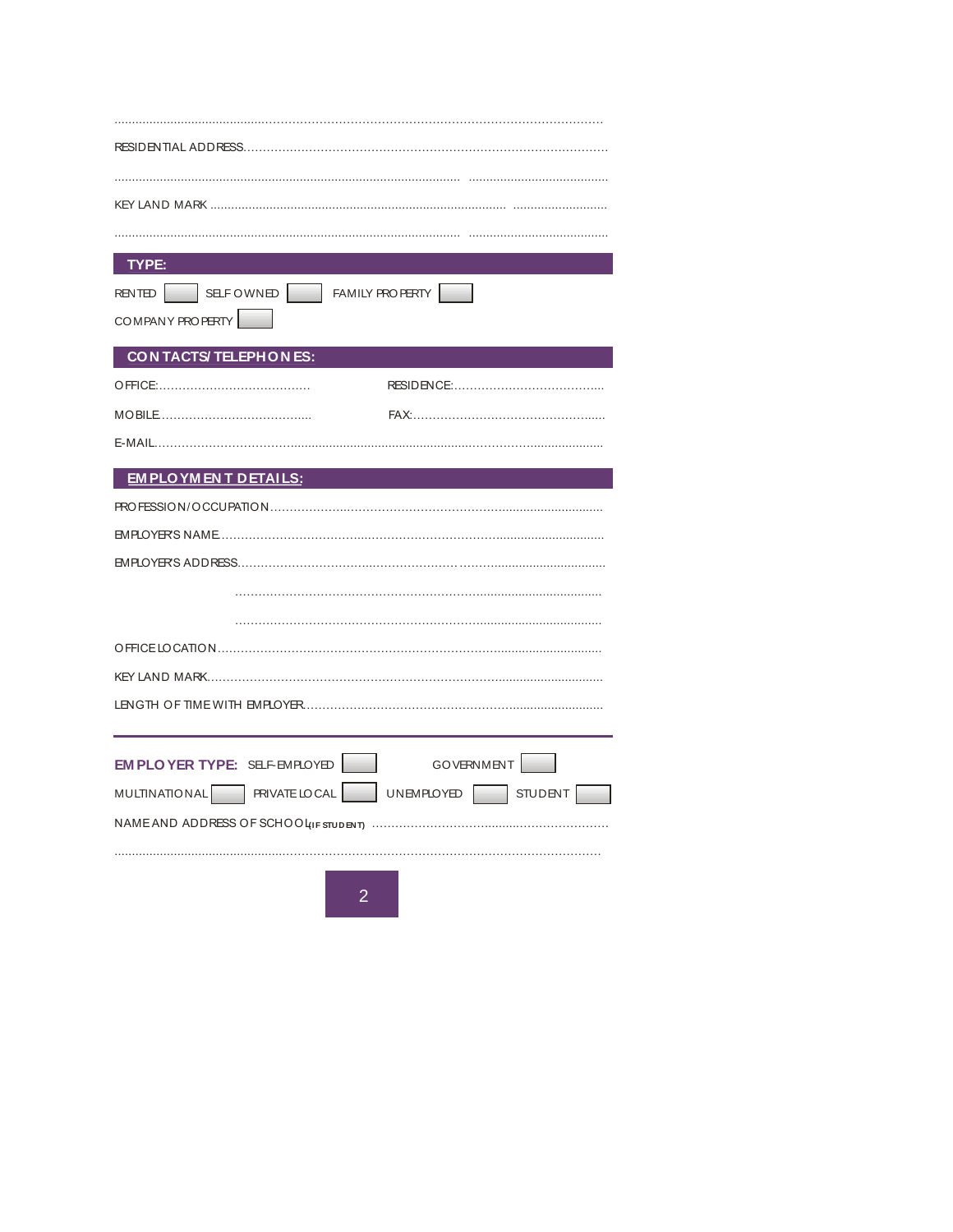| JOINT ACCOUNT ON LY (SECO ND APPLICANT DETAILS)             |
|-------------------------------------------------------------|
| MR MRS MADAM MISS REV. PROF                                 |
|                                                             |
|                                                             |
|                                                             |
|                                                             |
|                                                             |
|                                                             |
| MARITAL STATUS: MARRIED   SINGLE   DIVORCED   WIDOWED       |
| <b>IDENTIFICATION:</b> (PLEASE ATTACH APPRO PRIATE CO PIES) |
| VOTER'S ID   DRIVER'S LICENSE   NHIS CARD   PASSPORT        |
|                                                             |
|                                                             |
|                                                             |
| <u>CONTACT DETAILS:</u>                                     |
| MAILING ADDRESS………………………………………………………………………………………            |
|                                                             |
|                                                             |
|                                                             |
|                                                             |
| TYPE:                                                       |
| SELFOWNED FAMILY PROPERTY<br><b>RENTED</b>                  |
| COMPANY PROPERTY                                            |
| CON TACTS/ TELEPHONE:                                       |
|                                                             |
| 3                                                           |
|                                                             |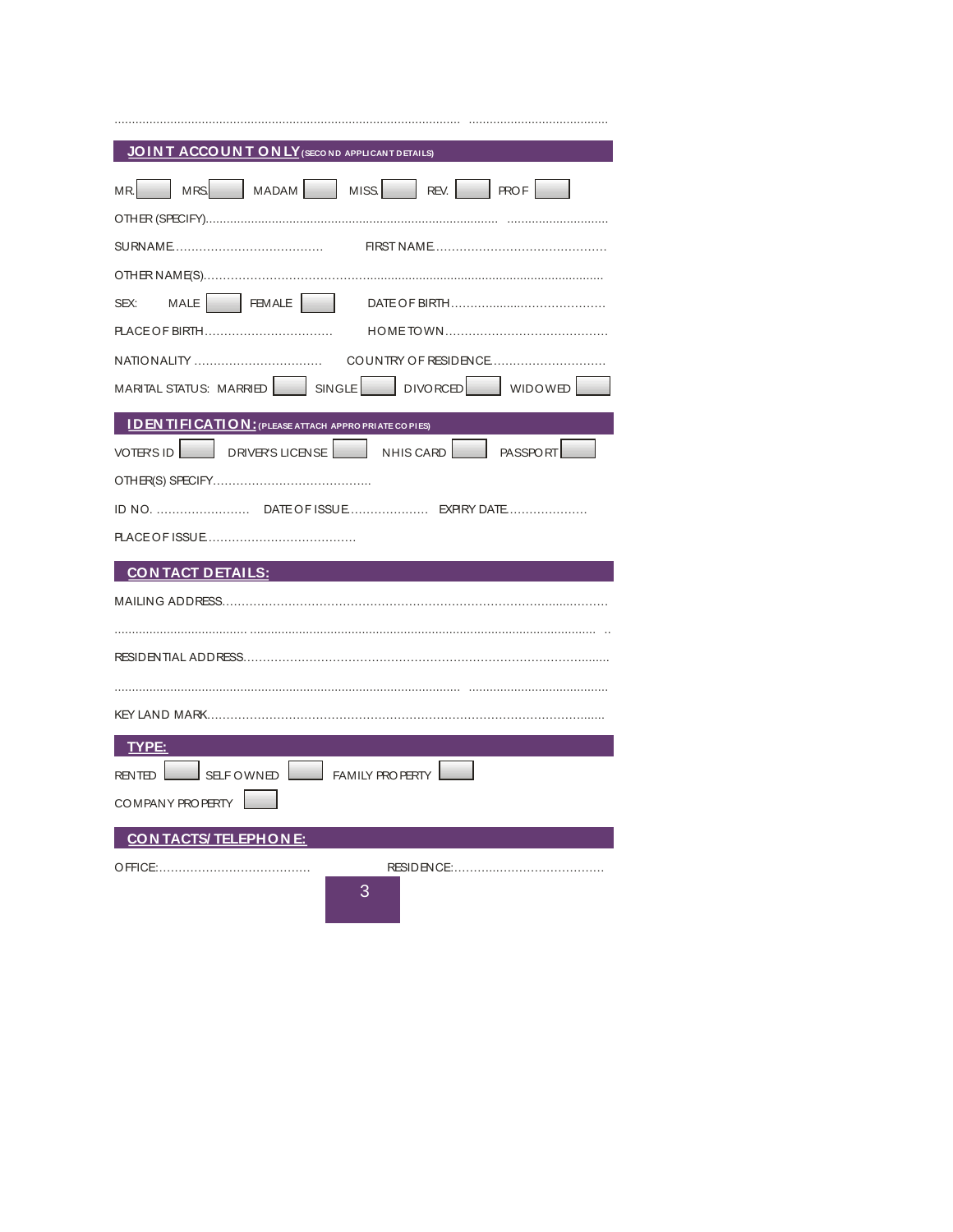| <b>TRUST ACCOUNT ON LY</b> |  |
|----------------------------|--|
|                            |  |

# **TRUST ACCOUNT O<br>DETAILS OF BEN EFICIARY**

| <b>DETAILS OF BEN EFICIARY</b> |
|--------------------------------|
|                                |
|                                |
|                                |
|                                |
|                                |
|                                |
|                                |

## **RELATI O N SHI P O F TRUSTEE TO BEN EFI CI ARY**

PARENT GUARDIAN OTHER (SPECIFY).....................................................

### **DECLARATION FOR MINOR:**

|                                                            | REPRESENT THE SAID MINOR IN ALL FUTURE TRANSACTIONS OF ANY DESCRIPTION IN THI |
|------------------------------------------------------------|-------------------------------------------------------------------------------|
|                                                            | ABOVE ACCOUNT UNTIL THE SAID MINOR ATTAINS MAJORITY. I INDEMNIFY THE BANK     |
|                                                            | AGAINST ANY CLAIM OF THE ABOVE MINOR FOR ANY TRANSACTION MADE BY ME IN        |
| HIS/HERACCOUNT. (PLEASE COMPLETED ECLARATION BY APPLICANT) |                                                                               |
|                                                            |                                                                               |

#### **N AM E O F G UARDI AN:**

| DATF |  |
|------|--|
|      |  |

4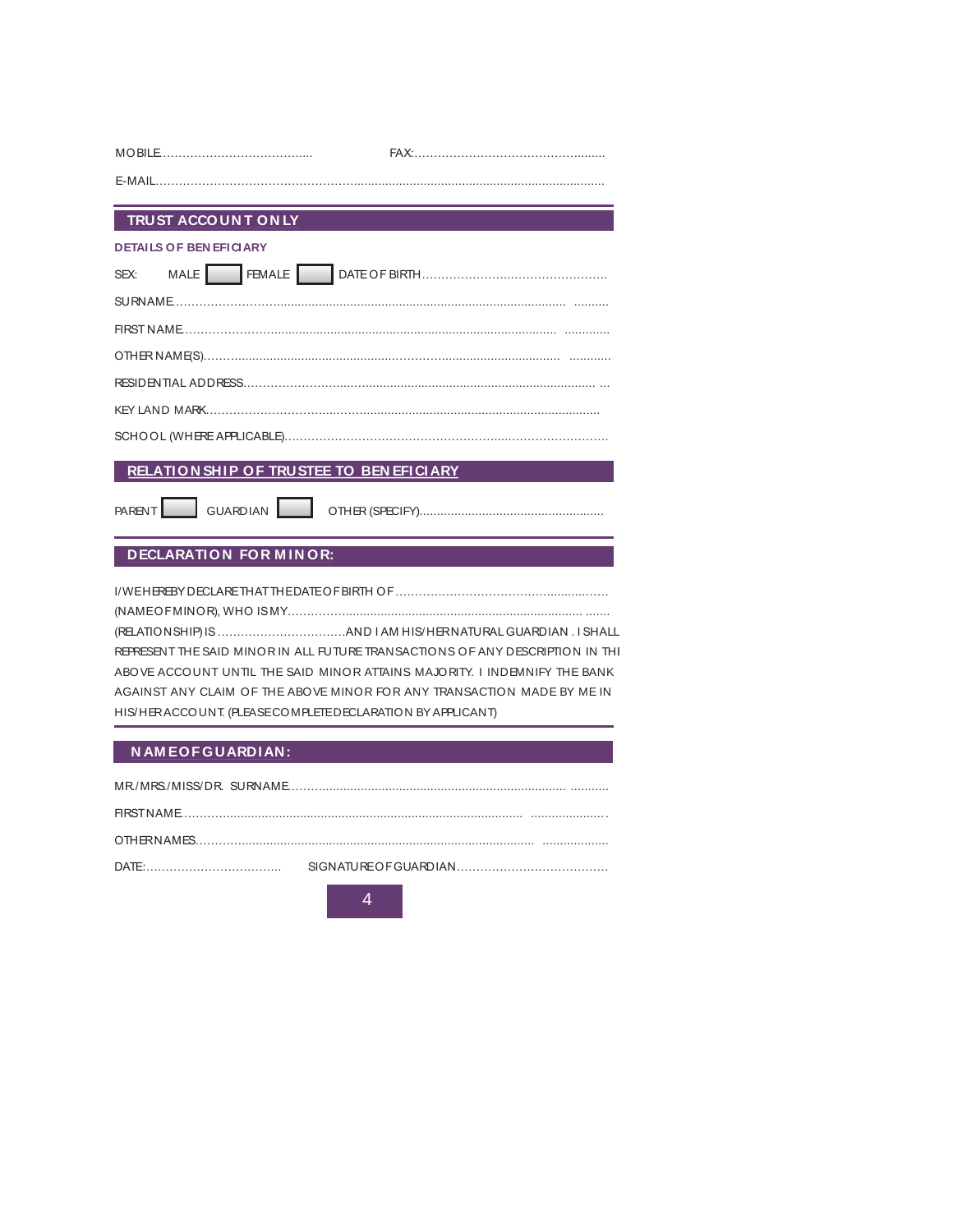#### **DECLARATION BY APPLICAN T**

I/WE CONFIRM THAT ALL DETAILS PROVIDED ON THE FORM ARE CORRECT. I/WE AUTHORIZED YOU TO APPLY ALL CHARGES/DEBIT INTEREST TO THE ACCOUNT WHERE APPLICABLE.

| APPLICABLE.  |                      |
|--------------|----------------------|
|              |                      |
|              |                      |
|              | $\overline{DATF}$    |
|              |                      |
|              |                      |
|              |                      |
| NAMEOFREEREE | <b>ACCOUNTNUMBER</b> |

| <b>RAN</b> |  |
|------------|--|

I CONFIRM THAT I AM A CURRENT ACCOUNT HOLDER WITH THE BANK INDICATED ABOVE FOR OVER SIX MONTHS. I CONFIRM THAT I HAVE PERSONALLY KNOWN THE APPLICANT FOR MORE THAN SIX MONTHS AND CONFIRM HIS/HER IDENTITY, OCCUPATION, ADDRESS, AND CAPACITY TO OPERATE AN ACCOUNT.

SIGNATURE ……………………..........… DATE ……………………………………

#### **TERM S AN D CON DITION S**

I/WE HEREBY AGREE THAT BEST POINT SAVINGS AND LOANS "BPSL" SHALL SHARE ALL THE INFORMATION ABOUT MY/OUR ACCOUNT /DEPOSITS WITH THE LISCENSED CREDIT REFERENCE BUREAUS.

THAT BPSL MAY RECOVER FROM THE CUSTOMER ANY COSTS, FEES, INTEREST, COMMISSIONS OR TAXES AND STAMP DUTIES PAID OR INCURRED BY BPSL ON MY/OUR BEHALF, OR LEVIED AS A CONSEQUENCE OF ANY DEALINGS BETWEEN ME/US AND BPSL.

THAT BPSL MAY, AT ANYTIME WITHOUT NOTICE,COMBINE AND/OR CONSOLIDATE ANY OF THE CUSTOMER'S ACCOUNT AND SET OFF ANY ACCOUNTS OR INDEBTEDNESS OF THE CUSTOMER;

- I. ANY OTHER ACCOUNT WHETHER CURRENT, LOAN, SAVINGS OR ANY OTHER SAVING TYPE;
- II. ANY TIME FIXED OR OTHER DEPOSIT (WHETTHER MATURED ORNOT).

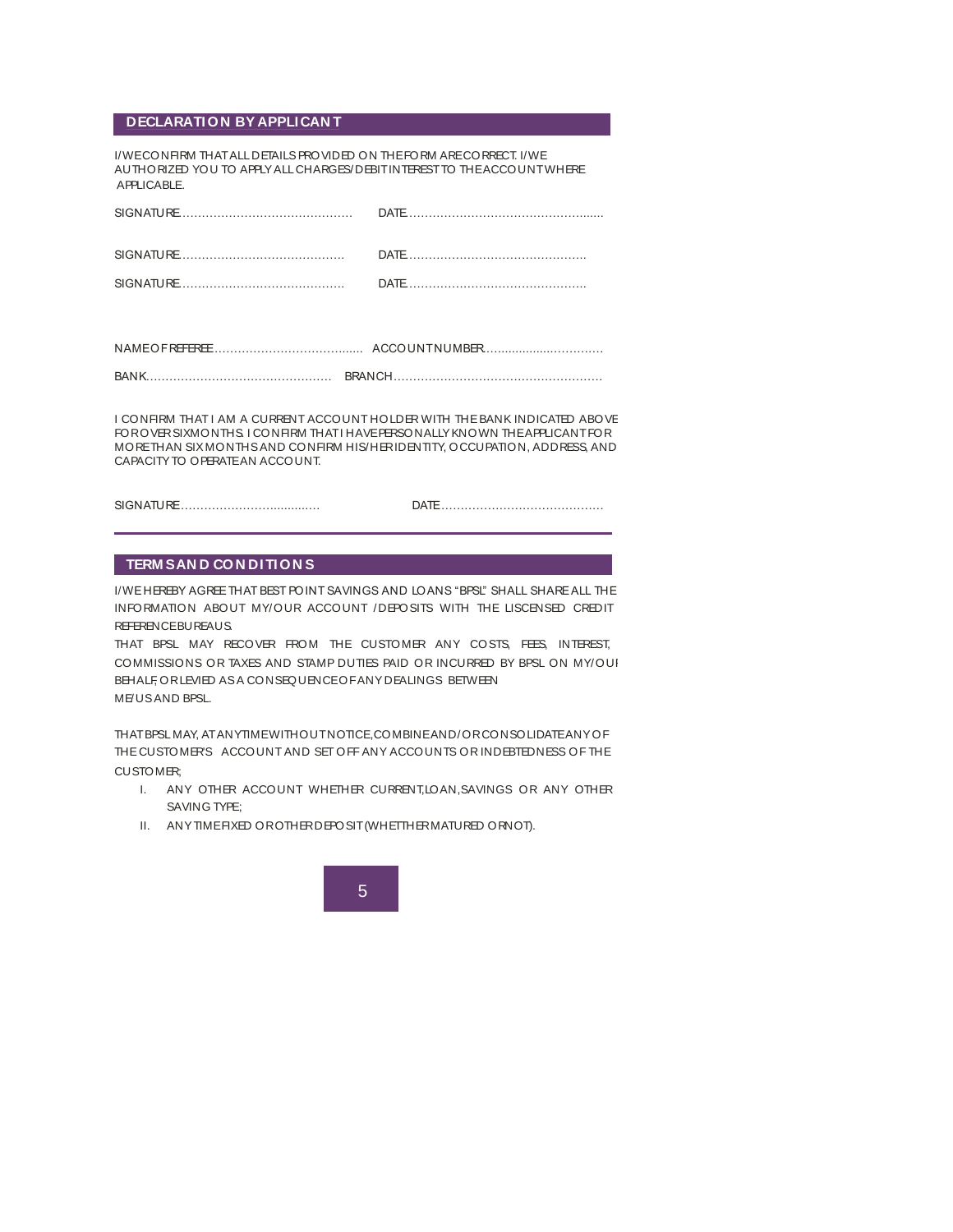THAT BPSL MAY AT ANY TIME FREEZE ANY ACCOUNT OF THE CUSTOMER IF AND SO LONG AS THERE IS ANY DISPUTE IN RESPECT THEREOF OR IF BPSL HAS DOUBT FOR ANY REASON WHATSOEVER AS TO THE PERSON OR PERSONS ENTITLED TO OPERATE THE SAME, WITHOUT ANY OBLIGATION TO INSTITUTE AN INTERPLEADER PROCEEDINGS OR TO TAKE ANY STEP OF ITS OWN INITIATIVE FOR THE DETERMINATION OF SUCH DISPUTE OR DOUBT.

BPSL SHALL NOT BELIABLE IN ANY WAY TO THE CUSTOMER FOR HAVING HONOURED ANY CHEQUE THE SIGNATURE OR CONTENT OF WHICH HAS BEN FORGED IF:

- I. THE CUSTOMER HAS FACILITATED SUCH FORGERY EITHER BY ITS NEGLIGENCE IN ANY WAY OR
- II. THERE HAS BEEN A PREVIOUS FORGERY ON ANY CHEQUE OF THE CUSTOMER WITHOUT THE CUSTOMER HAVING OBJECTED TO THE FIRST STATEMENT OF ACCOUNT WHICH REFLECTED THE DEBIT IN RESPECT OF THE DEBIT.
- III. THE FORGERY HAS BEEN PERPETUATED BY AN EMPLOYEE, SERVANT, AGENT, CONTRACTOR OR SUB CONTRACTOR OF THE CUSTOMER.

#### **DECLARATION:**

I/WE UNDERSTAND AND AGREE THAT:

THE ACCOUNT SHALL BE OPENED AND OPERATED SUBJECT TO ANY DIRECTIONS THAT MAY BE ISSUED TO THE BANK BY ITS STATUTORY REGULATORS FROM TIME TO TIME.

I/WE CONFIRM HAVING READ THE TERMS AND CONDITIONS SECTION GOVERNING THE ACCOUNT AND SHALL COMPLY WITH THEM/ANY OTHER RULES THAT MAY BE IN FORCE FROM TIME TO TIME.

I/WE CONFIRM HAVING READ BPSL'S TARRIFFS BY WHICH WE AGREE TO ABIDE. WE ALSO NOTE THAT RULES AND TARRIFFS ARE SUBJECT TO CHANGE WITHOUT PRIOR NOTICE TO ME/US.

THE DECLARATION GIVEN IN THIS FORM BY ME/US ARE TRUE AND I/WE SHALL BE HELD RESPONSIBLE FOR THE SAME AT ALL TIMES. SIGNATORIES REQUIRED SIGNING BELOW TO AGREE TO THE DECLARATION.

| <b>NAME</b> |  |
|-------------|--|
| 1           |  |
|             |  |

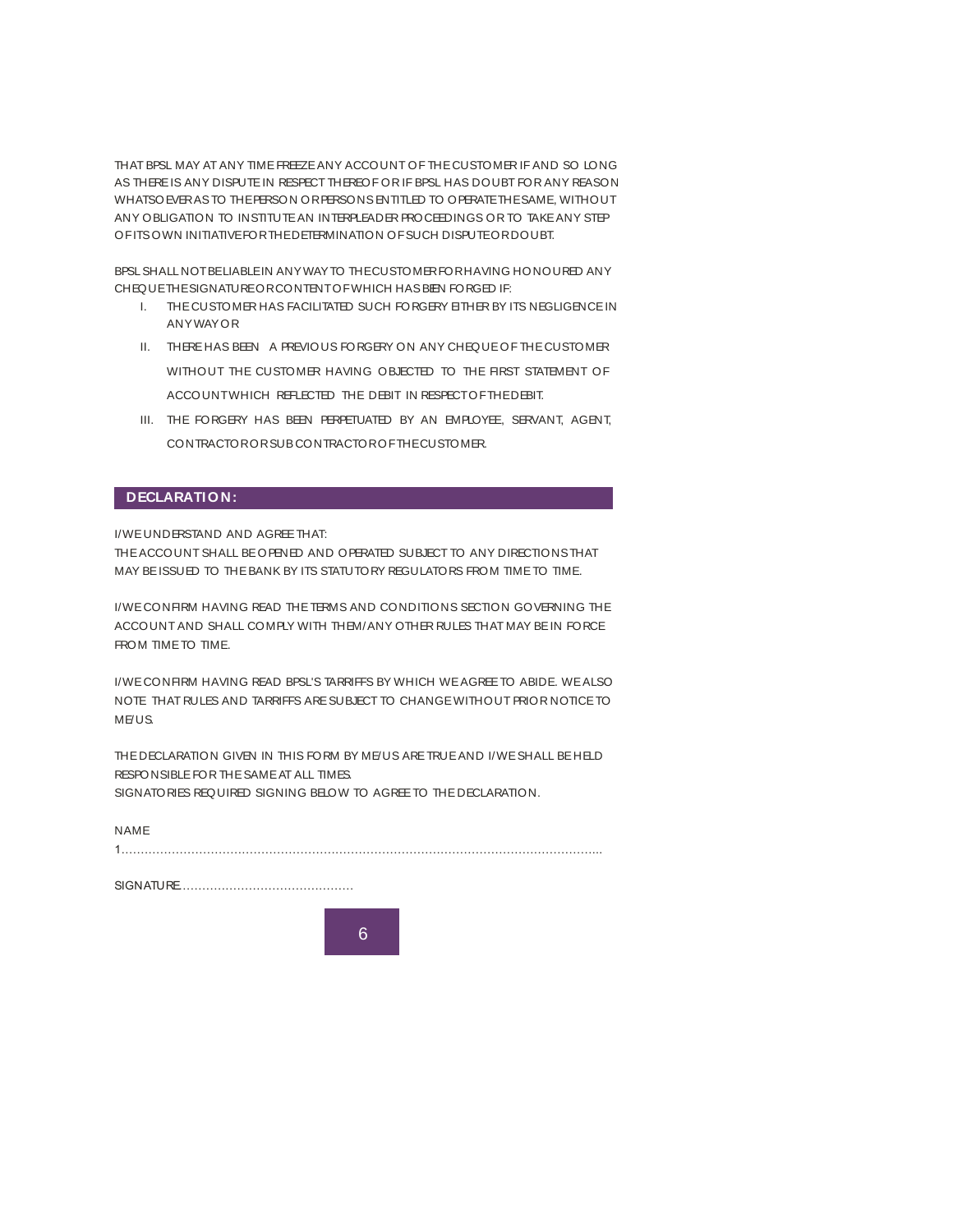SIGNATURE………………………………………

3.…………………………………………………………………………………………………………...

SIGNATURE………………………………………

### · VALID IDENTIFICATION CARD **DOCUM EN TARY REQUIREM EN TS**

- 
- · VALID IDENTIFICATION CARD<br>· 1 PASSPORT SIZED PHOTOGRAPH
- · UTILITY BILL (SHOULD NOT BE MORE THAN 3 MONTHS OLD)/TENANCY AGREEMENT UTILIT BILL (SHOULD NOT BE MORE THAN<br>AGREEMENT<br>LETTER FROM EMPLOYER (FOR SALARY ACCOUNTS)
- AGREBINENT<br>· LETTER FROM EMPLOYER (FOR SALARY ACCOU<br>· RESIDENT PERMIT (FOR FOREIGN NATIONALS)
- 

INITIAL DEPOSIT SHALL BE DETERMINED BY BPSL FROM TIME TO TIME.

#### **JURAT** (FO RN O N LITERATE CU STO M ERSO NLY)

I(NAME OF CLIENT)………………………………………………………………………….....………..

HEREBY CONFIRM THAT THE CONTENTS HEREIN HAVE BEEN READ AND EXPLAINED TO ME IN THE……………………………LANGUAGE BY(N AME OF BPSL STAFF)…………………………………………………………….AN D I

PERSONALLY UNDERSTAND AND APPROVE OF SAME AND IN TESTIMONY WHICH I HEREBY SET MY MARK BELOW.

……………………………………………………………………….. *(THUMB PRIN T / SIGNATURE OF CLIENT)*

#### **FOR BAN K USE ON LY**

 ACCOUNTS MARKETED BY: NAME SIGNATURE DATE ……………………….....… ……………..………………. …………….............…….. 7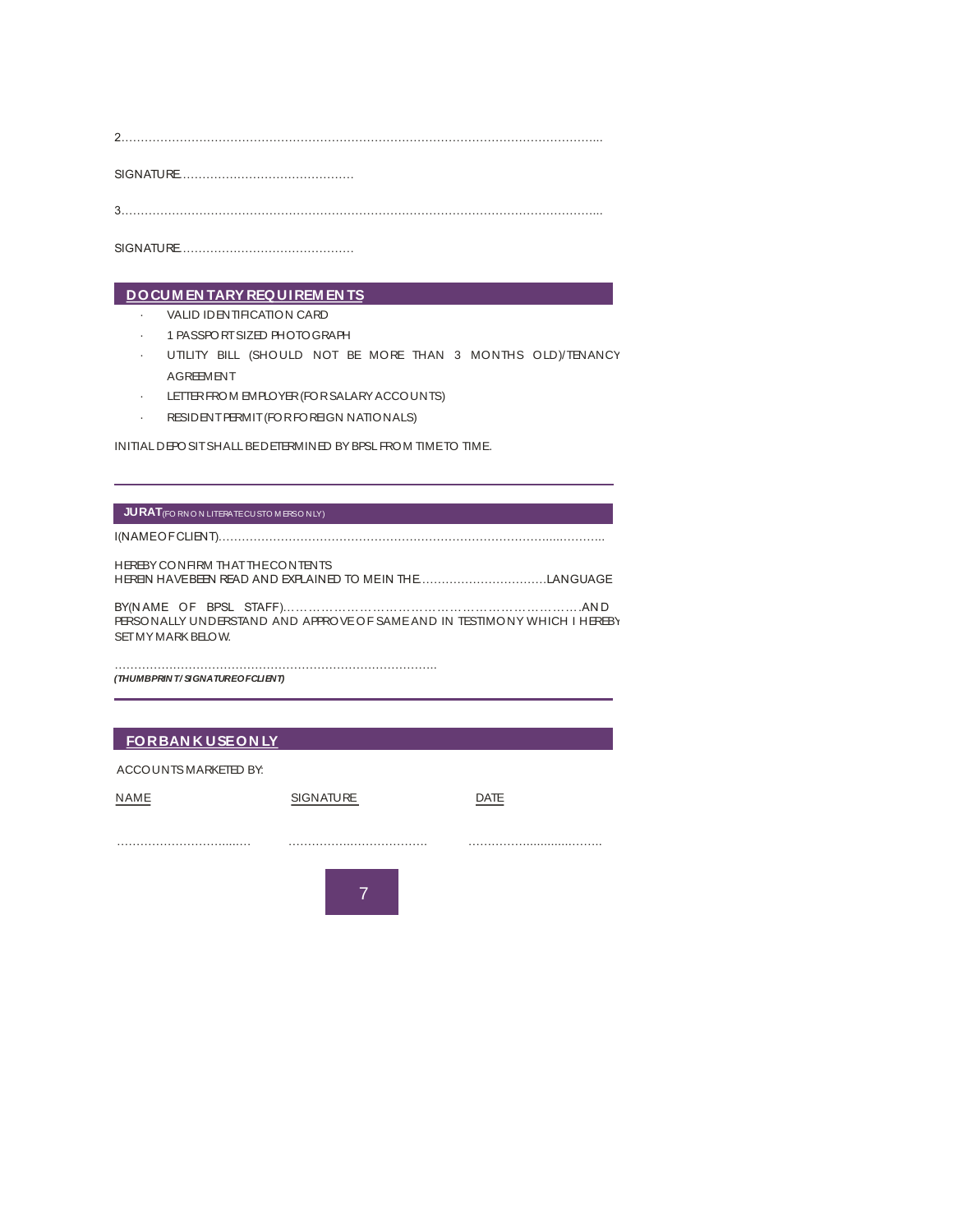| CUSTOMER DETAILS REVIEWED AND CAPTURED BY(CUSTOMER SERVICE OFFICER) |                  |             |  |  |  |  |
|---------------------------------------------------------------------|------------------|-------------|--|--|--|--|
| <b>NAME</b>                                                         | <b>SIGNATURE</b> | DATE        |  |  |  |  |
|                                                                     |                  |             |  |  |  |  |
|                                                                     |                  |             |  |  |  |  |
| APPLICANTS FORM REVIEWED BY (OPERATION'S OFFICER):                  |                  |             |  |  |  |  |
| <b>NAME</b>                                                         | <b>SIGNATURE</b> | <b>DATE</b> |  |  |  |  |
|                                                                     |                  |             |  |  |  |  |
|                                                                     |                  |             |  |  |  |  |
| REVIEWED AND AUTHORIZED BY (BRANCH MANAGER)                         |                  |             |  |  |  |  |
| <b>NAME</b>                                                         | <b>SIGNATURE</b> | <b>DATE</b> |  |  |  |  |
|                                                                     |                  |             |  |  |  |  |
|                                                                     |                  |             |  |  |  |  |

8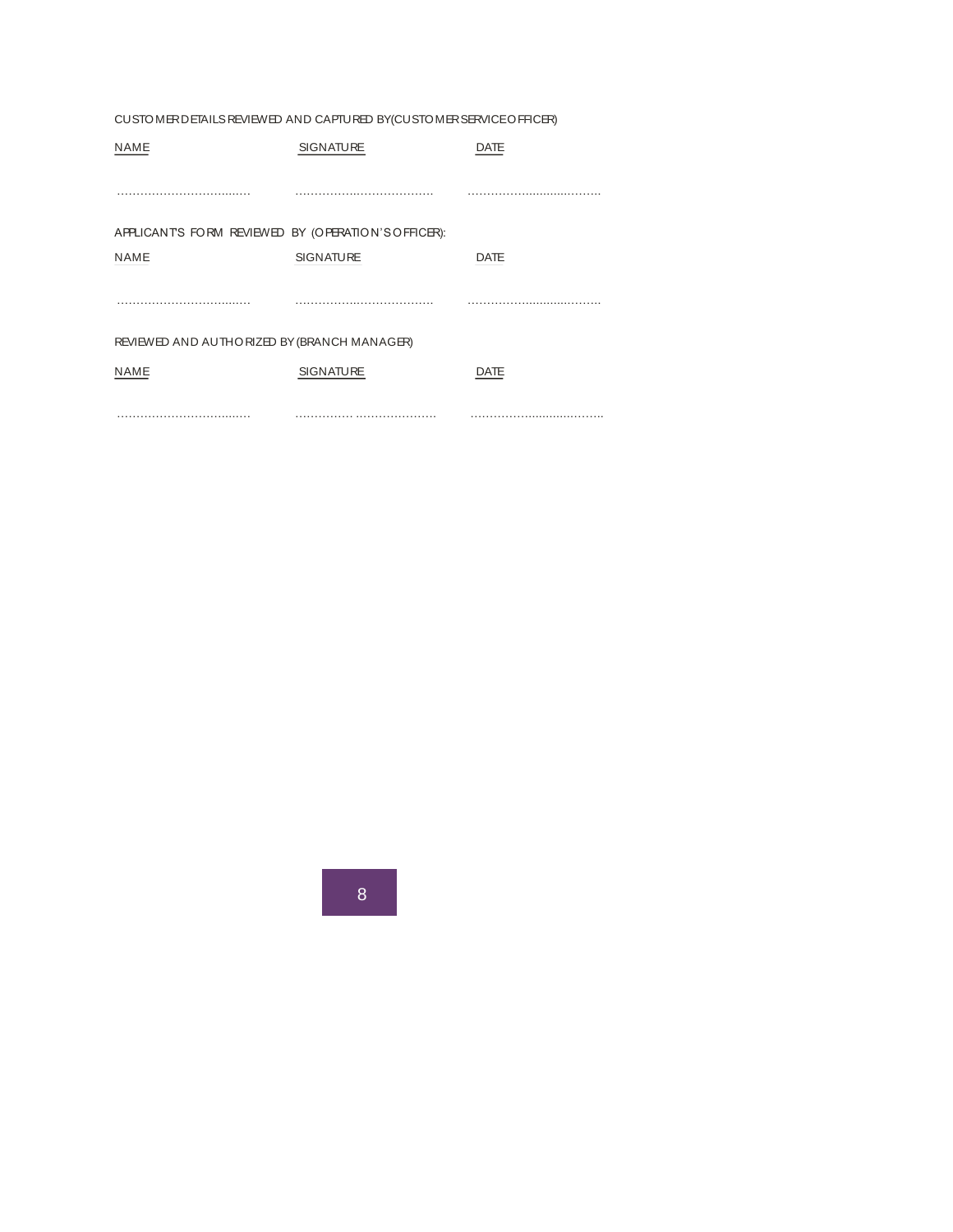#### **FOR IN TERN AL USE ON LY**

| FOR INTERNAL USE ON LY                                                                        |                                                                          |                                                                                                                                                                                                                                                        |  |  |  |  |  |
|-----------------------------------------------------------------------------------------------|--------------------------------------------------------------------------|--------------------------------------------------------------------------------------------------------------------------------------------------------------------------------------------------------------------------------------------------------|--|--|--|--|--|
| <b>CUSTOMER RISK PROFILING</b>                                                                |                                                                          |                                                                                                                                                                                                                                                        |  |  |  |  |  |
| SECTION A-SUPPLEMENTARY INFORMATION REQUIRED FROM ALL AUTHORIZED SIGNATORIES FOR VERIFICATION |                                                                          |                                                                                                                                                                                                                                                        |  |  |  |  |  |
|                                                                                               |                                                                          | PLEASE CHECK AS APPROPRIATE                                                                                                                                                                                                                            |  |  |  |  |  |
| $\mathbf{1}$ .                                                                                | <b>IDENTIFICATION</b>                                                    | N <sub>o</sub><br>Yes<br>NAME AND IDENTITY VERIFIED USING PRESCRIBED<br>LISTING PROVIDED BY THE FINANCIAL ACTION<br>TASK FORCE (FATF)                                                                                                                  |  |  |  |  |  |
| 2.                                                                                            | N AME, DATE<br><b>OF BIRTH AND</b><br><b>NATIONALITY</b><br>OF APPLICANT | APPLICANTS NAME, DATE OF BIRTH AND NATIONALITY<br>CONFIRMED BY ONE OF THE FOLLOWING<br>BIRTH CERTIFICATE   PASSPORT   DRIVER'S LICENCE<br>SOCIAL SECURITY NUMBER   VOTERS ID   NHIS                                                                    |  |  |  |  |  |
| 3.                                                                                            | <b>ADDRESS AND</b><br><b>TELEPHONE</b><br>CON TACT                       | APPLICANTS RESIDENTIAL ADDRESS CONFIRMED<br>THROUGH ONE OF THE FOLLOWING<br>TENANCY AGREEMENT UTILITY BILL<br>LOCATION REPORT/DIRECTION MAP<br>INCOMETAX CERTIFICATE REFERENCE LETTER<br>OTHER BANKS' STATEMENTS<br><b>EMPLOYER'S REFERENCE LETTER</b> |  |  |  |  |  |
| 4.                                                                                            | <b>PURPOSE OF</b><br><b>ACCOUNT</b><br><b>OPERATE</b>                    | CONFIRM PURPOSE FOR OPENING THE ACCOUNT:<br>PERSONAL SAVINGS I INVESTMENT<br>LOAN SERVICING SALARIES TRANSACTIONAL<br>OTHER, PLEASE SPECIFY                                                                                                            |  |  |  |  |  |
| 5.                                                                                            | SOURCE OF<br><b>FUNDSFOR</b><br>THE ACCOUNT                              | AS APPROPRIATE, KINDLY INDICATE THE SOURCE OF FUNDS:<br>PERSONAL SAVINGS   SALARY   INHERITANCE/GIFT<br>COMMISSION  <br><b>DIVIDENDS</b><br>OTHER INCOME, PLEASE SPECIFY                                                                               |  |  |  |  |  |

9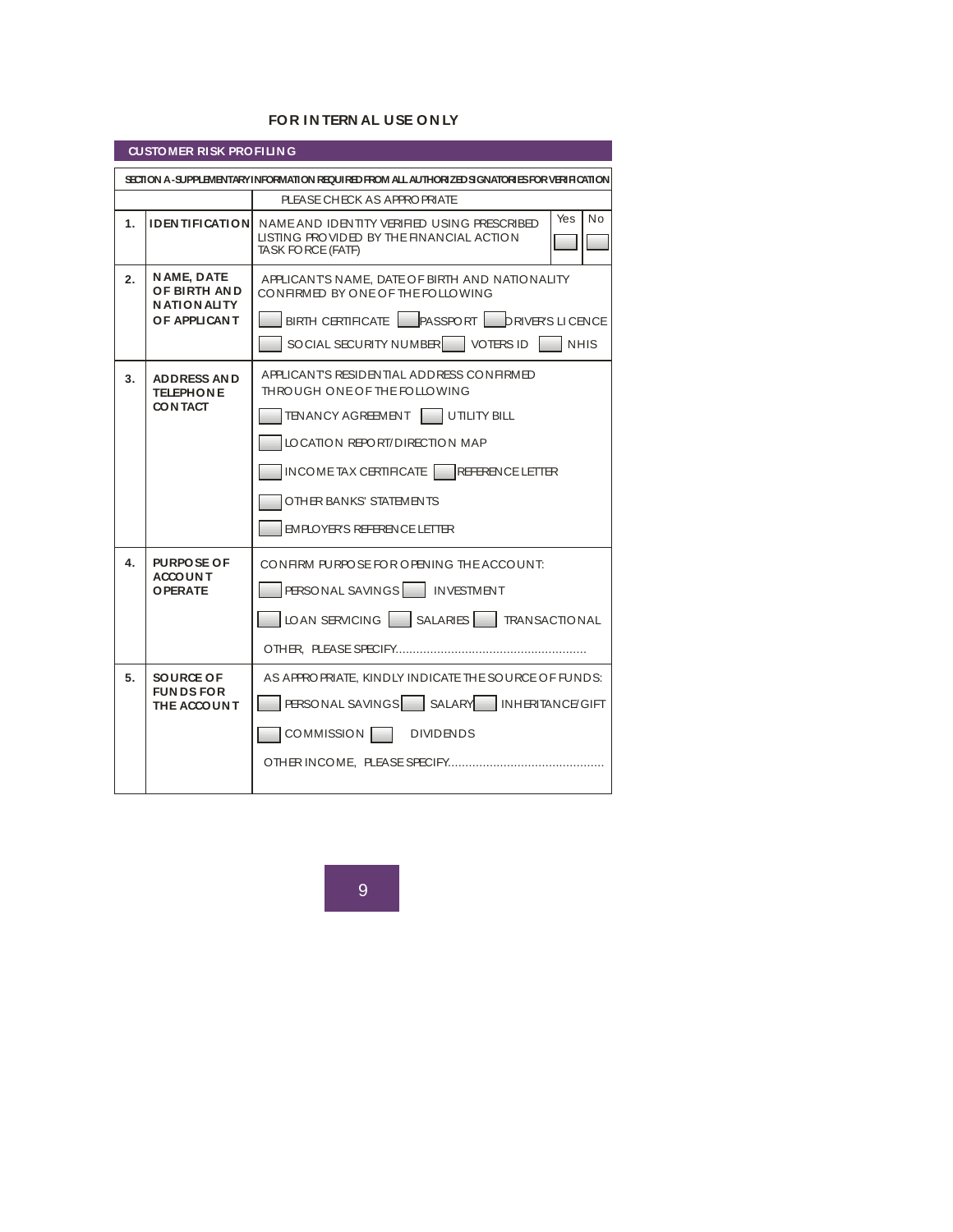| 6. | <b>EXPECTED</b>                                                                                                                                                        |                                                     |                                                                                                                                                                                                                                              |                              |  |
|----|------------------------------------------------------------------------------------------------------------------------------------------------------------------------|-----------------------------------------------------|----------------------------------------------------------------------------------------------------------------------------------------------------------------------------------------------------------------------------------------------|------------------------------|--|
|    | <b>VOLUME AND</b><br><b>ACTIVITY</b><br><b>TYPE OF</b>                                                                                                                 |                                                     | REQUIRE INFORMATION ON THE APPLICANTS EXPECTED<br>VOLUME AND TYPE OF ACTIVITY TO BE CONDUCTED<br>ACROSS THE ACCOUNT                                                                                                                          |                              |  |
|    |                                                                                                                                                                        | <b>TRANSACTION</b><br><b>TYPES</b>                  | EXPECTED NO. OF<br><b>TRANSACTION PER</b><br><b>MONTH</b>                                                                                                                                                                                    | EXPECTED AMOUNT<br>PER MONTH |  |
|    |                                                                                                                                                                        | <b>DEPOSITS/INWARD</b><br><b>TRANSFERS</b>          |                                                                                                                                                                                                                                              |                              |  |
|    |                                                                                                                                                                        | <b>WITHDRAWALS/</b><br>OUTWARD<br><b>TRAN SFERS</b> |                                                                                                                                                                                                                                              |                              |  |
|    |                                                                                                                                                                        |                                                     | SECTION 1 - INDICATE IF THE APPLICANT BELONGS TO ANY OF THE FOLLOWING                                                                                                                                                                        |                              |  |
|    | LEVEL 1 -<br>IF THE APPLICANT(S) OR AUTHORIZED SIGNATORIES FALL INTO<br>ANY OF THE FOLLOWING CATEGORIES, CHECK THE<br>LOW RISK<br>APPROPRIATE BOX.<br><b>CUSTOMERS</b> |                                                     |                                                                                                                                                                                                                                              |                              |  |
|    | THE APPLICANT IS AN ORDINARY INDIVIDUAL RESIDENT IN GHANA BUT NOT<br>ASSOCIATED WITH POLITICALLY EXPOSED PERSON (PEP)                                                  |                                                     |                                                                                                                                                                                                                                              |                              |  |
|    | THE APPLICANT DOES NOT RESIDE OR OPERATE IN A HIGH RISK COUNTRY.                                                                                                       |                                                     |                                                                                                                                                                                                                                              |                              |  |
|    |                                                                                                                                                                        |                                                     | THE APPLICANT WHOSE FUNDING IS SOURCED FROM NORMAL ACTIVITIES.                                                                                                                                                                               |                              |  |
|    |                                                                                                                                                                        |                                                     |                                                                                                                                                                                                                                              |                              |  |
|    |                                                                                                                                                                        |                                                     | SECTION 2 - INDICATE IF THE APPLICANT BELONGS TO ANY OF THE FOLLOWING:                                                                                                                                                                       |                              |  |
|    | LEVEL 2 -<br><b>MEDIUM</b><br><b>RISK</b><br><b>CUSTOMERS</b>                                                                                                          |                                                     | IF THE APPLICANT(S) OR AUTHORIZED SIGNATORIES FALL INTO ANY<br>TYPE OF ACCOUNT THAT IS NOT LISTED AS EITHER LEVEL 1 AND 3.                                                                                                                   |                              |  |
|    |                                                                                                                                                                        |                                                     | SECTION 3 - INDICATE IF THE CUSTOMER(S) BELONG TO ANY OF THE FOLLOWING CATEGORIES                                                                                                                                                            |                              |  |
|    | LEVEL 3<br><b>SPECIAL</b><br><b>CUSTOMERS</b>                                                                                                                          |                                                     | IF THE ACCOUNT HOLD ER(S) OR AUTHORIZED SIGNATORIES FALL<br>INTO ANY OF THE FOLLOWING CATEGORIES, TICK THE APPROPRIATE<br>BOX(ES) AND SPECIFY THE REQUIRED DETAILS (IF NOT APPLICABLE,<br>SKIP SECTIONS C & D IN RESPECT OF THIS INDIVIDUAL) |                              |  |
|    |                                                                                                                                                                        | POSITION AND/OR RELATIONSHIP                        | THE CUSTOMER IS A POLITICALLY EXPOSED PERSON (PEP) OR<br>CLOSELY ASSOCIATED WITH A (PEP), PLEASE SPECIFY DETAILS OF PEP                                                                                                                      |                              |  |
|    |                                                                                                                                                                        |                                                     | AN OVERSEAS CUSTOMER RESIDING OR OPERATING IN HIGH-RISK<br>JURISDICTIONS (E.G. FATF-NON COOPERATIVE COUNTRIES & TERRIT-<br>ORIES (NCCTS). PLEASE SPECIFY THE NCCT OR HIGH RISK COUNTRY                                                       |                              |  |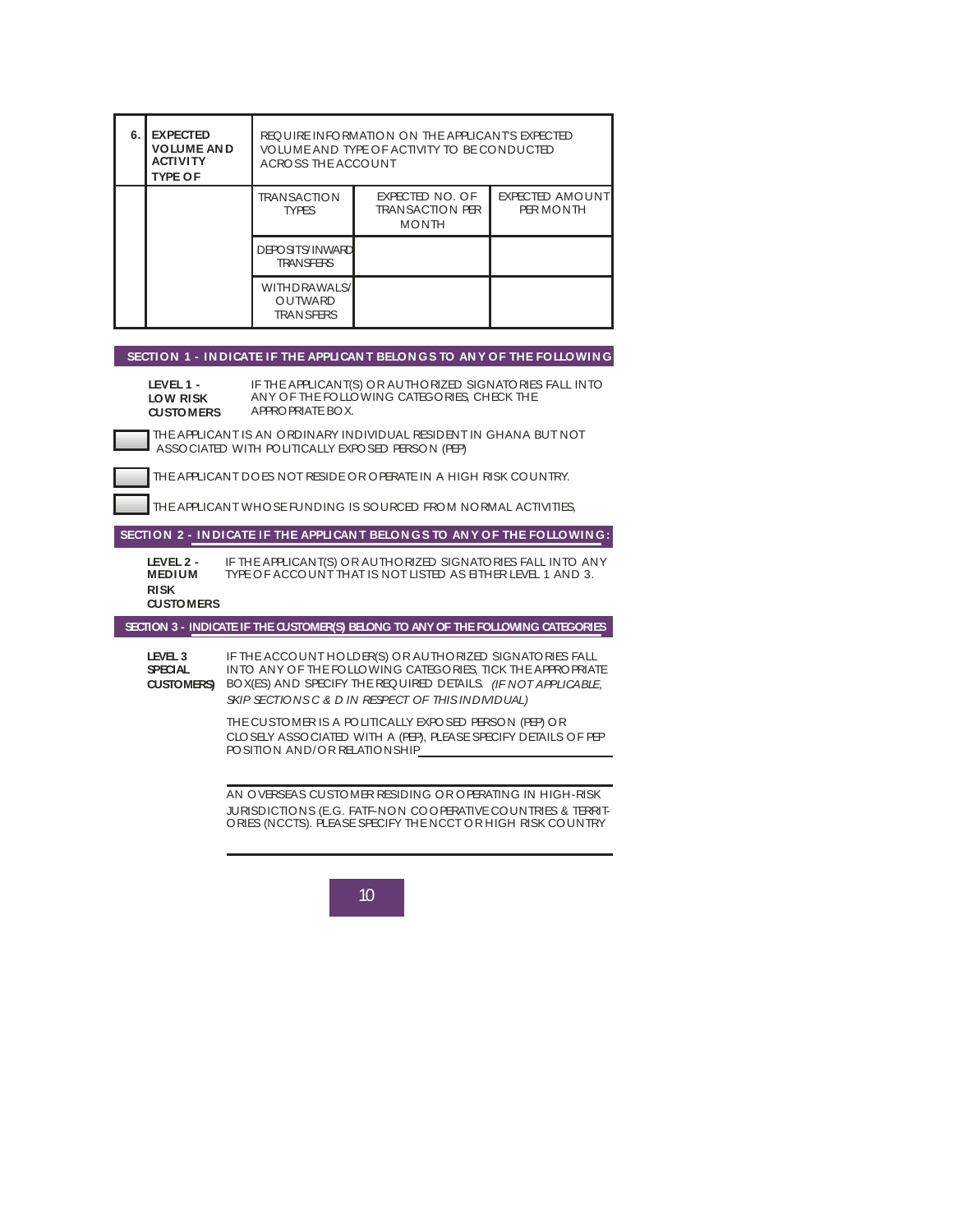|                                      | JURISDICTIONS PLEASE SPECIFY COUNTRY                                                                                                                                                                                                                                  |
|--------------------------------------|-----------------------------------------------------------------------------------------------------------------------------------------------------------------------------------------------------------------------------------------------------------------------|
|                                      | THE CUSTOMER(S) BUSINESS INVOLVES GAMBLING, DEFENSE OR<br>MONEY SERVICES, REFER TO THE LIST OR MANDATORY SPECIAL RISK<br>OCCUPATION/INDUSTRIES THAT THE BUSINESS MAY DESIGNATE FOR<br>ADDITIONAL KYC INFORMATION. PLEASE SPECIFY THE CUSTOMER'S<br>NATURE OF BUSINESS |
|                                      | COMPLETE SECTION D IF ANY OF THE ABOVE-MENTIONED BOXES<br><b>HAS BEEN COMPLETED</b>                                                                                                                                                                                   |
|                                      | SECTION D - COMPLETE ADDITION AL KYCINFORMATION FOR<br>CUSTOMERS WHO FULFILLED ONE OR MORE CRITERIA IN<br>SECTION C                                                                                                                                                   |
| SOURCE OF<br><b>WEALTH</b>           | OBTAIN DETAILS OF CUSTOMER'S SOURCE OF WEALTH AND ESTIMA-<br>TED NET WORTH: (TICK OR SPECIFY MORE THAN ONE CATEGORY AS<br>APPROPRIATE E.G. A BUSINESS OWNER WHO INHERITED<br><b>HIS/HER WEALTH)</b>                                                                   |
|                                      | CUSTOMER'S WEALTH GENERATED FROM:                                                                                                                                                                                                                                     |
|                                      | BUSINESS OWNERSHIP<br>INCOME FROM EMPLOYMENT                                                                                                                                                                                                                          |
|                                      | INHERITANCE<br><b>INVESTMENTS</b>                                                                                                                                                                                                                                     |
|                                      | OTHERS, PLEASE SPECIFY                                                                                                                                                                                                                                                |
|                                      | ESTIMATED NET WORTH: CEDI                                                                                                                                                                                                                                             |
|                                      | OBTAIN THE ESTIMATED ANNUAL REMUNERATION/INCOME OR ANNUAL SALES                                                                                                                                                                                                       |
| TURNOVER:<br>(DETAILS AS APPROPRATE) |                                                                                                                                                                                                                                                                       |
|                                      |                                                                                                                                                                                                                                                                       |

 $\overline{11}$